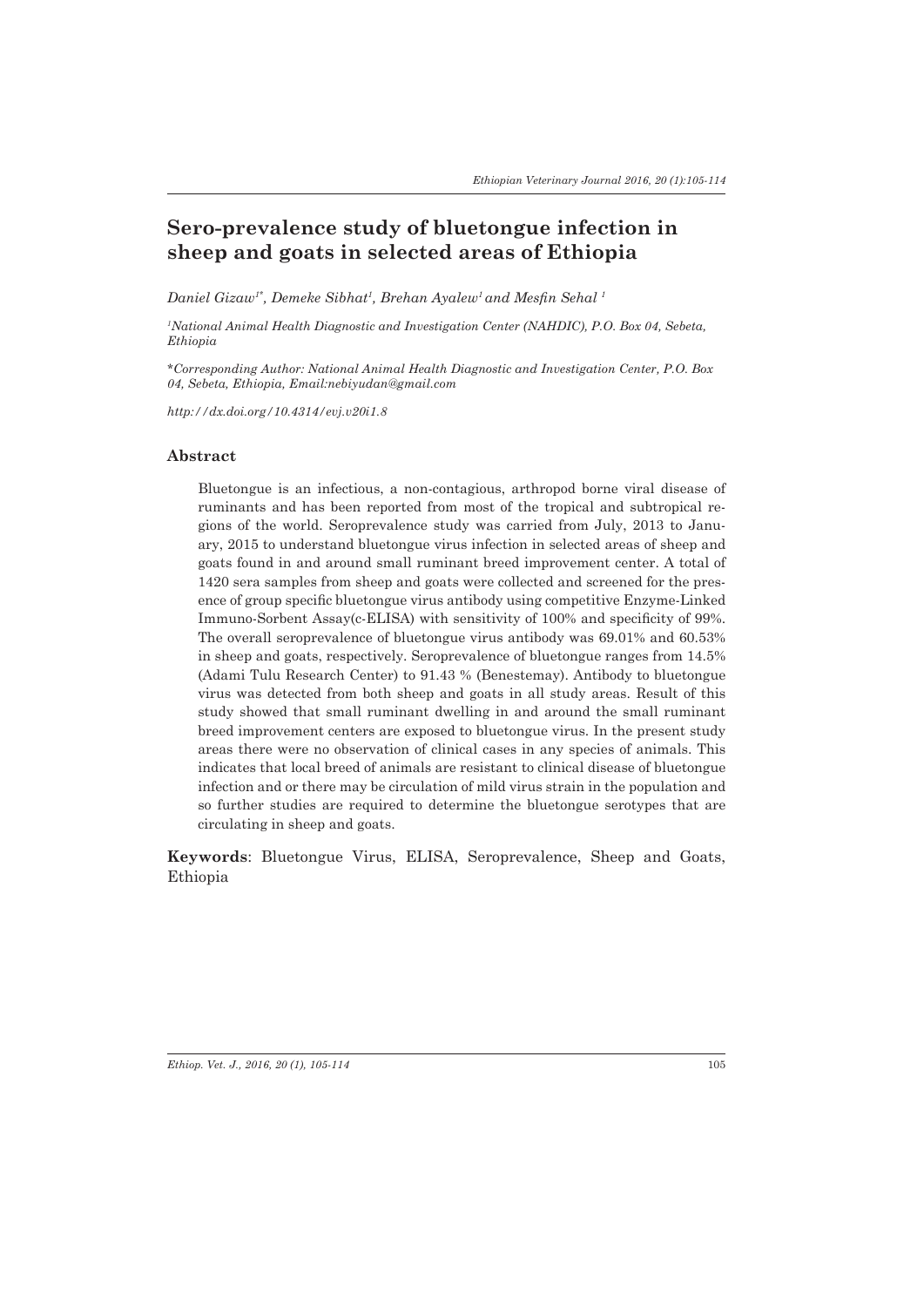## **Introduction**

Bluetongue was first described in the Cape Colony of South Africa after merino sheep were introduced into the region in the late 18th century and was subsequently recognized in other parts of Africa, Europe, the Middle East and Indian subcontinent, Americas, Asia, Australia and several islands in the tropics and subtropics (Howell, 1979). Twenty four (likely 25) serotypes of bluetongue virus (BTV) are recognized globally and the virus has now been isolated on all continents except Antarctica (Hofmann *et al*., 2008). Bluetongue virus (BTV) is an arthropod borne Orbivirus in the family *Reoviridae.* There is considerable genetic variability within the serogroup. This arises either by genetic drift of individual gene segments or by reassortment of gene segments when ruminants or the vectors are infected with more than one strain.

The distribution and intensity of infection is determined by the climate, geography and altitude, as these affect the occurrence and activity of the *Culicoides* vectors and the presence of susceptible mammalian hosts. It usually occurred where sheep industries have been established by the introduction of European fine wool and mutton breeds (Davies and Walker, 1974; Howell, 1979; Maclachlan *et al*., 2009). Native sheep have a high level of innate resistance rendering most infections totally benign. Cattle and goats are involved in maintaining the virus wherever it occurs but disease is seldom seen in any breed. Although bluetongue does not appear to be a major economic constraint to African livestock breeders and it adversely affect the success of livestock improvement projects (Haresnape *et al*., 1988).

In endemic areas the infection is always present but clinical disease of the indigenous species is unusual. It can occur with new BTV strains and when non indigenous susceptible species are introduced to the area. Infection occurs in a number of animals but significant disease occurs only in sheep. Infection of bluetongue is also seen in cattle but also recorded in elk, white-tailed deer, pronghorn antelope, camels and other wild ruminants. The disease is not contagious and is transmitted biologically by certain species of *culicoides* (Du Toit, 1944). Bluetongue infection is seasonal because *Culicoides* life depends on the climate change. *Culicoides* breed in damp, wet areas including streams, irrigation channels, muddy areas and fecal runoff areas around farms and habitats for them exist on the majority of farm environments. Cattle are the reservoir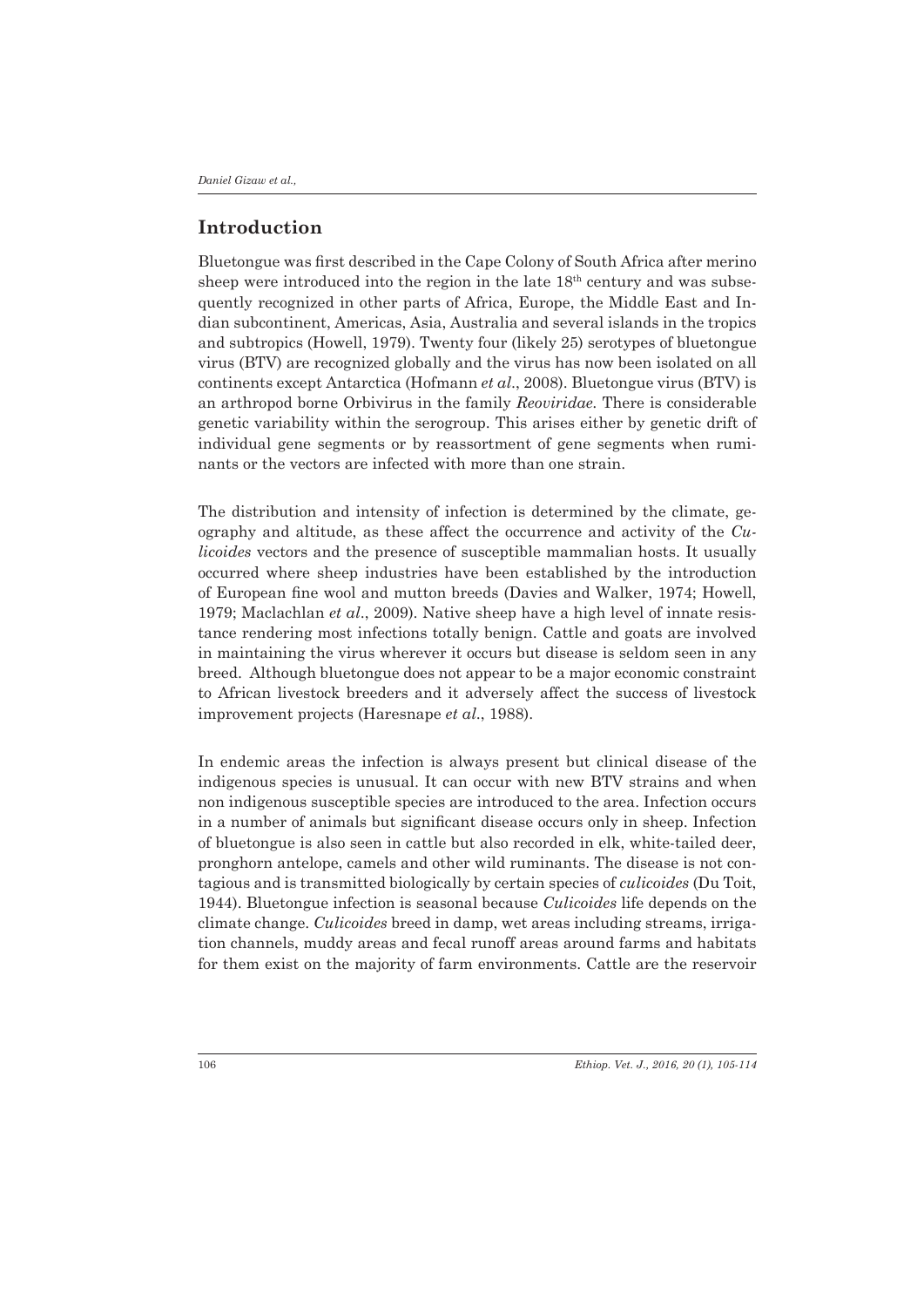and amplifying host and have a high titer viremia (Sperlova and Zendulkova, 2011).

Cattle appear to be much more attractive to *Culicoides spp*. and this may enhance the importance of cattle as carriers. Seroprevalence increases with age and probably a reflection of increased duration of exposure. All breeds of sheep are susceptible but to varying degrees. Merinos and British breeds are more susceptible than native African sheep (Davies and Walker, 1974; Howell, 1979; Maclachlan *et al*., 2009). The objective of the serosurveillance was to determine the seroprevalence of bluetongue virus in goats and sheep in and around selected sheep and goat breed improvement centers in Ethiopia.

### **Materials and Methods**

### **Study areas**

Melka Warer Agricultural Research Center in Afar Regional State keeps local and exotic goat breeds. Adami Tulu Agricultural Research Center of Oromiya Regional State keeps local and exotic goat breeds, Areka and Jinka Agricultural Research Centers in Southern Nations Nationalities and Peoples Regional State (SNNPRS) which keep local and exotic sheep and goat breeds, respectively, Fafan Agricultural Research Center in Somali Regional State also keeps sheep and goats. These sheep and goats are intended for breed improvement of the local sheep and goats, respectively. Farmers owning sheep and goat in three to four kebeles adjacent to the breeding centers were also included in the survey.

#### **Study population**

The populations of interest were those animals which were kept by breed improvement centers for small ruminant in different parts of the country. The breed improvement center kept both local and cross breed sheep (*Ovis iris)* and goats (*Capra hircus*). Local and cross breeds of sheep and goats that were kept tin surrounding kebels were also included.

#### **Study design**

This study was carried out from January, 2013 to January, 2015. The animals were sampled using systematic random sampling technique whereas the first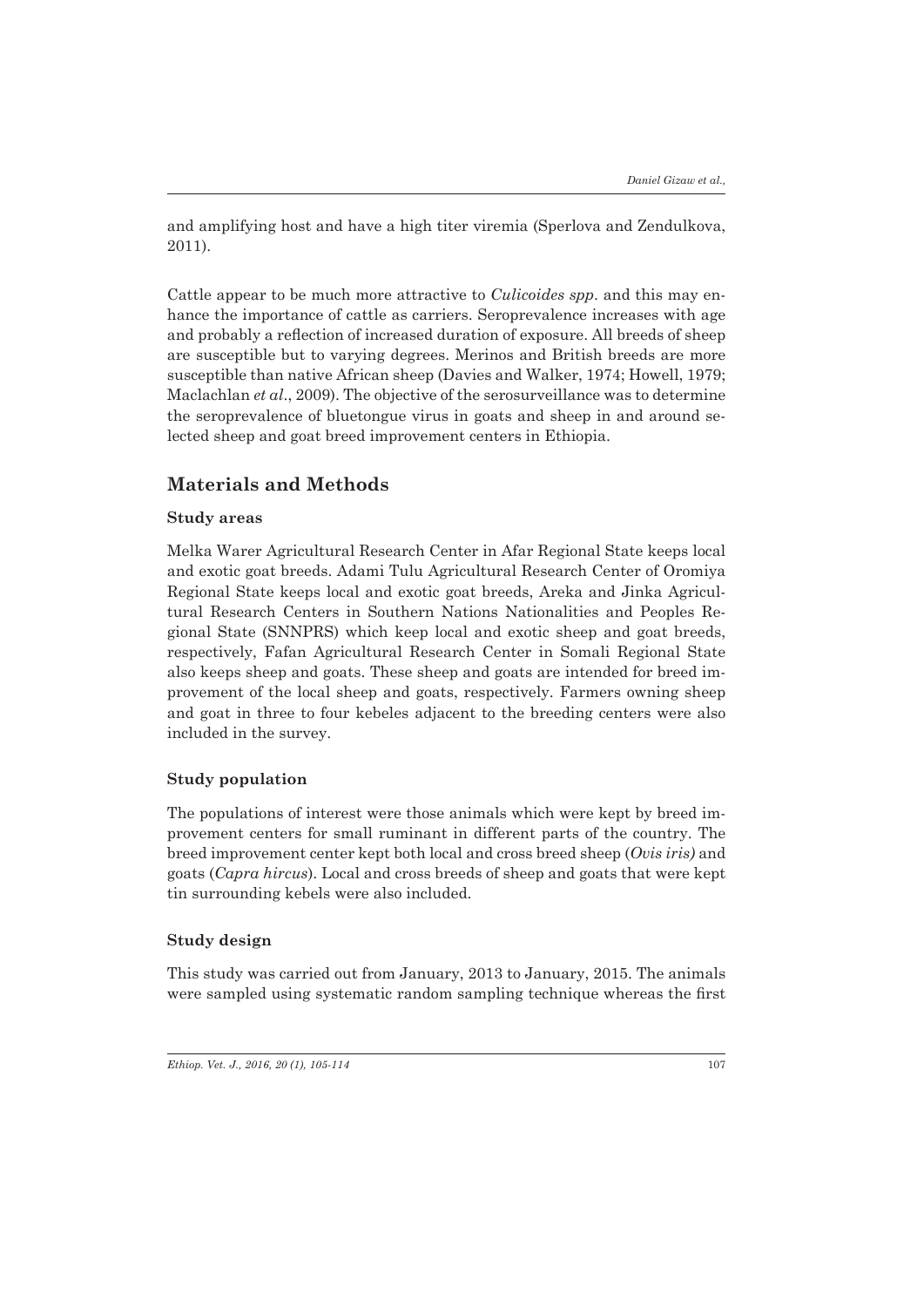animals selected randomly from the flock and then n<sup>th</sup> number of animals was sampled until the samples for that flock was reached. Age was determined by observation of the erupted permanent incisors (De launta and Habel, 1986). Animals' less than one year were considered as young while those greater than or equal to one years were considered as adult.

#### **Sampling procedure**

About 5 to 7 ml of blood were collected from jugular vein in plain vacationer tube from each animal and put in slightly inclined position in order to separate serum from blood. Then sera were extracted and labeled and stored immediately at 4°C until they arrived at the laboratory. Sera were stored at minus 20°C until testing. Epidemiological data related to clinical syndrome of bluetongue were also collected using questionnaire format prepared for this purpose.

#### **Laboratory test**

Sera samples were examined for the presence of BTV group specific antibodies using a competitive enzyme-linked immunosorbent assay (c-ELISA) which was manufactured by (VMRD INC, P.O. box 502, Pullman WA 99163 USA). It has been demonstrated to detect all 24 known serotypes of bluetongue virus (BTV) and not to detect antibody to serotypes 1 or 2 of epizootic hemorrhagic disease virus (EHDV). It has sensitivity and specificity of 100% and 99%, respectively. The test protocol briefly described as 25µl of control and test sera were dispensed according to the test plate lay out and incubate at  $21-25\degree C$  at room temperature for 15 minutes. After 15 minute25µl peroxidase conjugate was added and incubate for additional 15 minute at  $21-25$ °C at room temperature. The plate was washed three times and then50µl substrate solution was dispensed to each well. The plate was incubated at  $21-25$ °C at room temperature for 10 minute. The reaction was stopped by adding 50µl of stop solution and the plate was read at 650nm optical density. Test sera that were turned optical density greater or equal to 50% mean of negative controls were considered negative while those less than 50% were considered positive.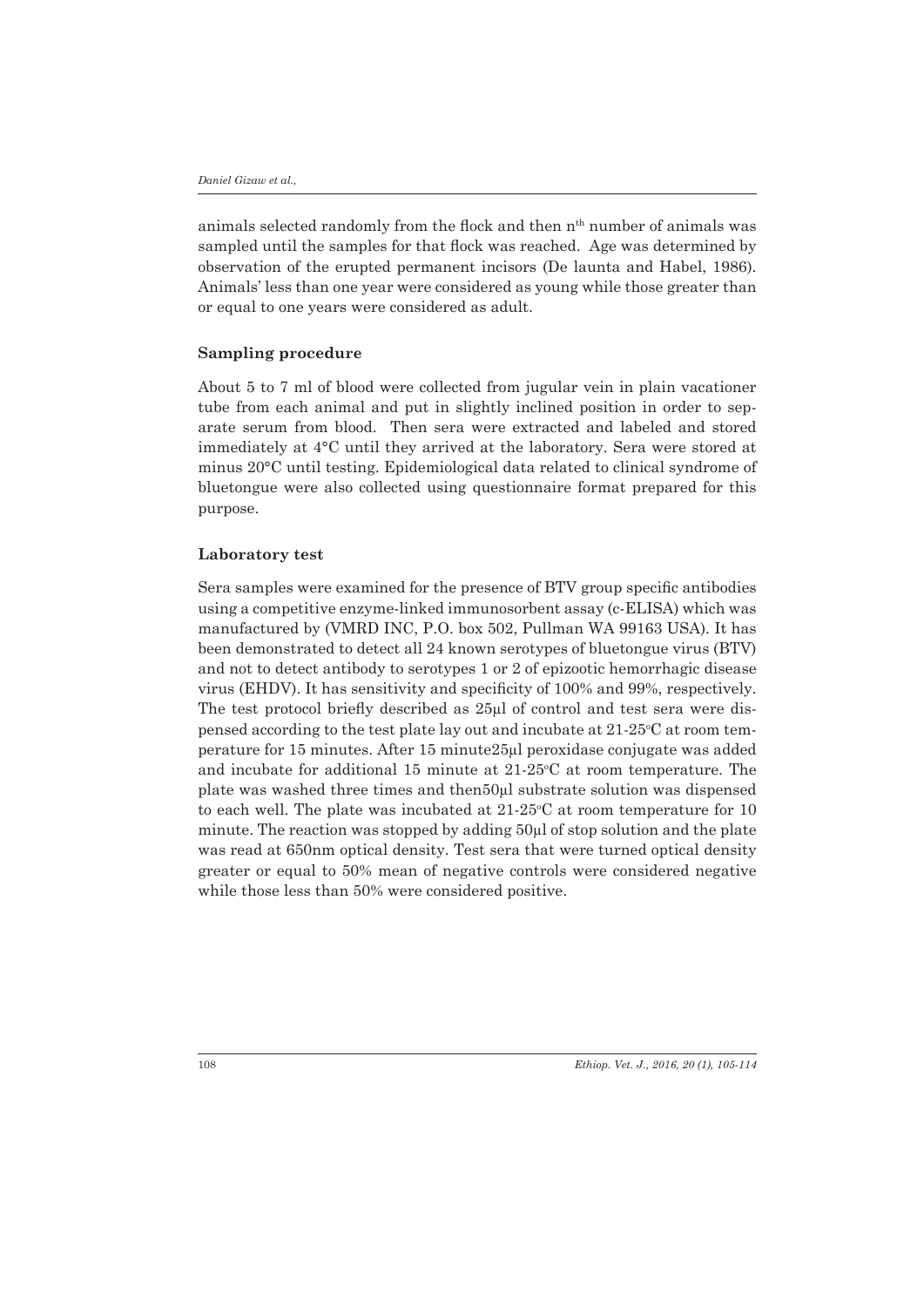#### **Data management and analysis**

Data collected were entered in to Microsoft Excel spreadsheet and descriptive statistic was done using SPSS 18.0 (SPSS Inc., Chicago, IL, USA). Chi-square test and Fisher's exact tests were applied to analyze the association between seroprevalence status among age, sex, breed and specie values less than or equal to 0.05 were considered to be significant.

### **Results**

A total of 1420 goats and sheep sera samples were tested from different part of the country. The overall seroprevalence was 60.53 and 69.1% in caprine and ovine, respectively. Seroprevalence in the centers and surrounding kebeles ranges from 23.65% in Adami Tulu to 91.43% in Benetsemay (Table 1). Seroprevalence of the bluetongue in sheep and goats in the centers was 64.69% (621/960) while in the surrounding kebeles it was 66.3% (305/460). There is no significant variation in seroprevalence of the bluetongue between centers and surrounding kebeles (p=0.6).

| Centers or site | No. of<br>tested | No. positive | Percentage<br>Positive | 95 % confidence interval |       |
|-----------------|------------------|--------------|------------------------|--------------------------|-------|
| Adami tulu      | 241              | 57           | 23.65                  | 15.09                    | 32.21 |
| Ambara          | 354              | 266          | 75.14                  | 70.40                    | 79.88 |
| Areka           | 144              | 70           | 48.61                  | 42.68                    | 54.54 |
| Arsi Negelle    | 50               | 34           | 68.00                  | 63.02                    | 72.98 |
| Bene tsemay     | 70               | 64           | 91.43                  | 87.13                    | 95.73 |
| Dovo Gena       | 76               | 52           | 68.42                  | 63.44                    | 73.40 |
| G/Mekeda        | 30               | 24           | 80.00                  | 75.41                    | 84.59 |
| Fafan           | 280              | 205          | 73.21                  | 68.40                    | 78.02 |
| Jinka           | 175              | 154          | 88.00                  | 83.62                    | 92.38 |
| Total           | 1420             | 926          | 65.21                  | 60.05                    | 70.35 |

**Table 1: Seroprevalence of bluetongue in selected areas of Ethiopia**

There were significant variation in seroprevalence of bluetongue among age, sex and species but there were no variation in seroprevalence of bluetongue in local and cross breed ( $p<0.05$ ) (Table 2).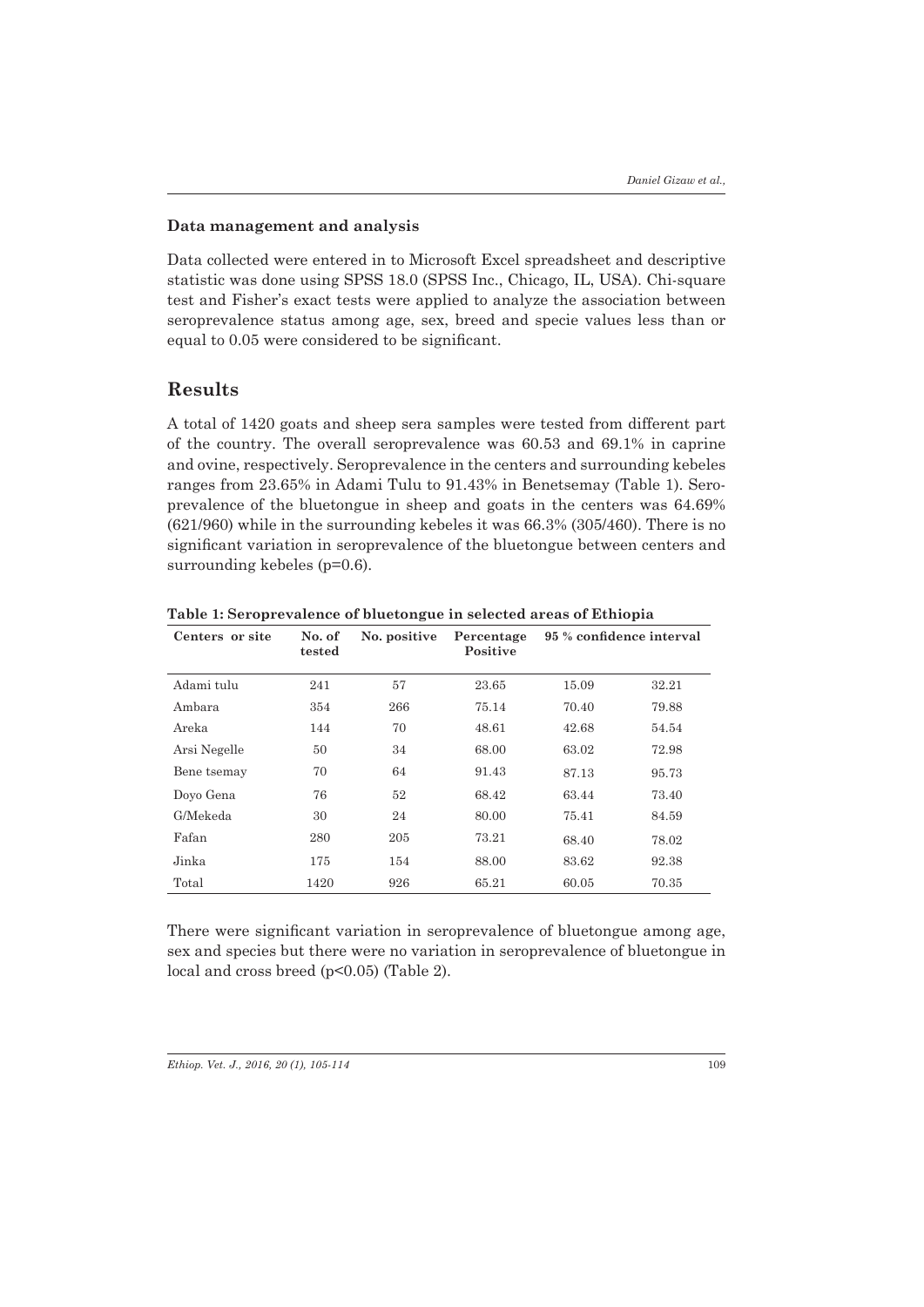| Category              | No of<br>sample<br>tested | No of<br>sample<br>positive | Percentage<br>Positivity | 95%<br>confidence<br>interval |       | Pearson Chi-<br>Square |
|-----------------------|---------------------------|-----------------------------|--------------------------|-------------------------------|-------|------------------------|
| Age                   |                           |                             |                          |                               |       |                        |
| Adult $(\geq 1$ year) |                           | 955                         | 643                      | 67.33                         | 66.23 | $P$ -value $0.018$     |
| Young $($ s $1$ year) |                           | 465                         | 283                      | 60.86                         | 59.70 |                        |
| Sex                   |                           |                             |                          |                               |       |                        |
| Female                | Female                    | 1151                        | 784                      | 68.11                         | 65.54 | $P-value 0.000$        |
| Male                  | Male                      | 269                         | 142                      | 52.79                         | 49.85 |                        |
| <b>Breed</b>          |                           |                             |                          |                               |       |                        |
| Cross                 | 767                       | 455                         | 59.32                    | 57.01                         | 61.63 | $P$ -value $0.406$     |
| Local                 | 653                       | 471                         | 72.13                    | 70.04                         | 74.22 |                        |
| <b>Species</b>        |                           |                             |                          |                               |       |                        |
| Caprine               | 636                       | 385                         | 60.53                    | 59.01                         | 62.05 | $P$ - value $0.001$    |
| Ovine                 | 784                       | 541                         | 69.01                    | 67.60                         | 70.42 |                        |
| Total                 | 1420                      | 926                         | 65.21                    | 60.05                         | 70.35 |                        |

**Table 2: Seroprevalence of the bluetongue in different age, sex and breed groups**

Seroprevalence in kebeles or sites ranges from 14.5% in Adami Tulu Agricultural Research Center to 91.43% at Oleka Kibra in Benetsemay wereda (Table 3).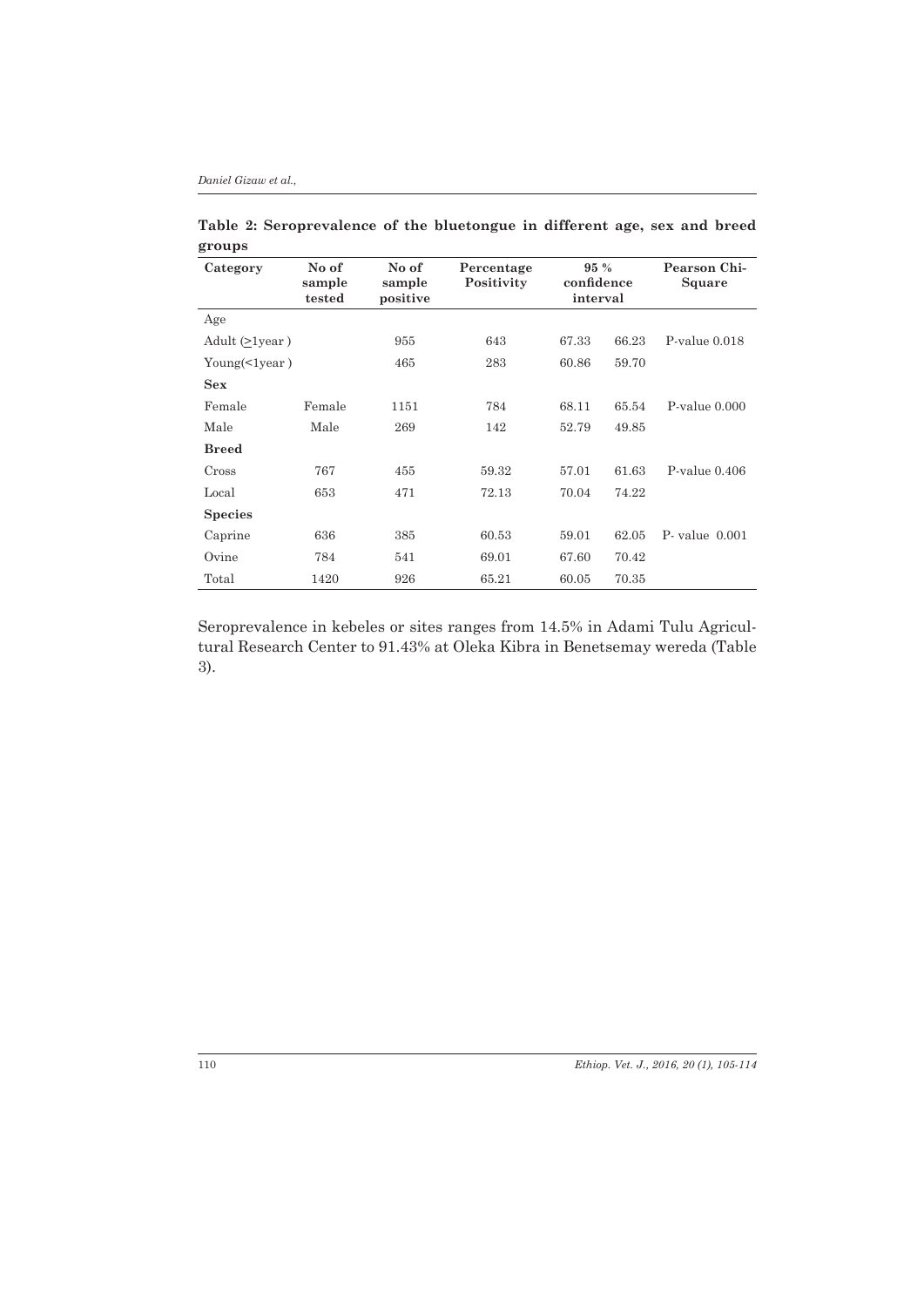| Farm/Kebele                                 | No. of<br>tested | No. of<br>positive | Percentage<br>positivity | 95 % confidence<br>interval |       |
|---------------------------------------------|------------------|--------------------|--------------------------|-----------------------------|-------|
| Rafu Aregesa                                | 50               | 34                 | 68.0                     | 62.8                        | 73.2  |
| Areka Agricultural<br>Research Center       | 144              | 70                 | 48.6                     | 42.4                        | 54.8  |
| Adami Tulu Agricultural<br>Research Center  | 145              | 21                 | 14.5                     | 3.0                         | 26.0  |
| Awra Ara                                    | 76               | 52                 | 68.4                     | 63.2                        | 73.6  |
| Fafan Agricultural<br>Research Center       | 142              | 110                | 77.5                     | 72.6                        | 82.4  |
| Golatobi                                    | 43               | 18                 | 41.9                     | 35.2                        | 48.6  |
| Halla Hago                                  | 43               | 25                 | 58.1                     | 52.4                        | 63.8  |
| Jinka Agricultural<br>Research Center       | 175              | 154                | 88.0                     | 83.4                        | 92.6  |
| Kubajane                                    | 53               | 42                 | 79.2                     | 74.4                        | 84.0  |
| Kudhac                                      | 42               | 28                 | 66.7                     | 61.4                        | 72.0  |
| Marta                                       | 30               | 24                 | 80.0                     | 75.2                        | 84.8  |
| Oleka Kibra                                 | 70               | 64                 | 91.4                     | 86.9                        | 95.9  |
| Melka Warer Agricultural<br>Research Center | 354              | 266                | 75.1                     | 70.1                        | 80.1  |
| Weyso konchoso                              | 53               | 18                 | 34.0                     | 26.6                        | 41.4  |
| Total                                       | 1420             | 926                | 65.2                     | 60.05                       | 70.35 |

**Table 3: Seroprevalence of bluetongue in selected kebele and farms in agricultural research centers**

## **Discussion**

The detection of antibodies against bluetongue virus in different part of the country in our studies indicates that bluetongue virus infection is endemic among small ruminants. Serological tests indicate that bluetongue virus is circulating in all studied areas. Relatively higher seroprevalence of bluetongue was reported from different areas of the world. The seroprevalnce of 60.53 and 69.1% in caprine and ovine, respectively in our study was lower than that study of Mulabbi *et al*. (2013) reported 90% seroprevalence in goats in Uganda. There were similar studies and findings by Yousef *et al*. (2012) who reported seroprevalence of 54.1% and 53.3% in sheep and goats, respectively, in Saudi Arabia. Different studies show that bluetongue virus infection widely distributed and reported from many countries in the world including Turkey 29.5% by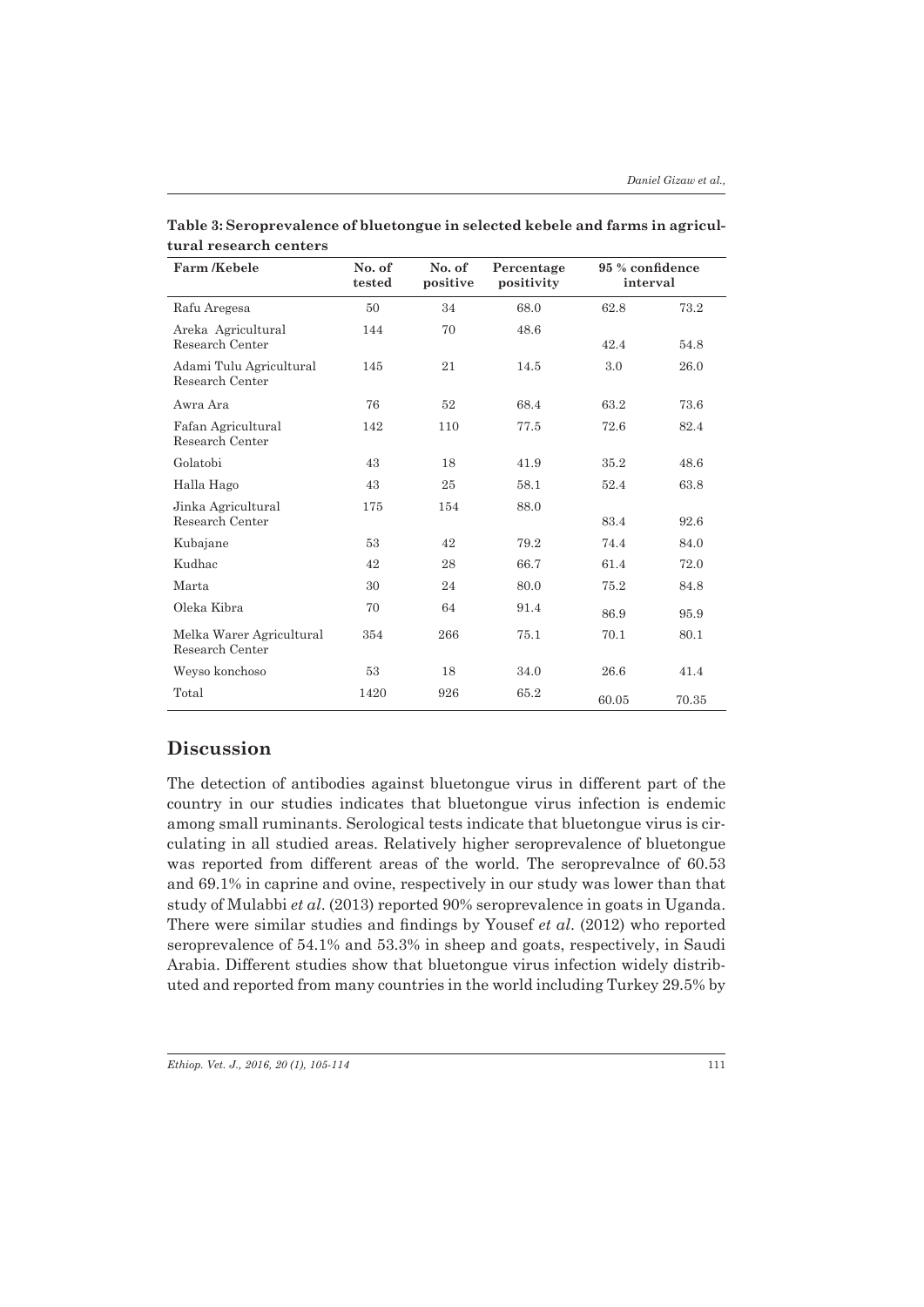Gur (2008), India 45.7% by Sreenivasulu *et al*. (2004), Pakistan 48.8% Akhtar *et al*. (1997) and in Iran 89.2% by Vahid and Mahin (2013).

There was higher seroprevalence of bluetongue in ovine (69.1%) than in caprine (60.53%) in our studies. Similarly higher seroprevalence of bluetongue in sheep (17.5%) than goat (14.7%) was reported by Mahmoud and Khafagi (2014) in Egypt. In contrast to our findings higher seroprevalence in goat 67.7 % was reported in Iran Ali *et al*. (2014). This may be due to difference in reaction of ovine and caprine to vector of bluetongue virus. In this study seroprevalence of 72.13% in local breed and 59.32% in cross breed was reported however, there was no statistical variation in seroprevalence of bluetongue in local and cross breed (p<0.05). This may be due to equal exposure of both cross and local breed to bluetongue vectors since they managed similarly.

There was significant variation of seroprevalence among age, sex and species  $(p \le 0.05)$ . Evidence of rising antibody seroprevalence with age suggests that there were a series of years in which a widespread of infection with bluetongue was occurred Hawel, 1079 and Mohammadi *et al*. (2012). However, this evidence could result either from the continuous presence of the virus or annual re-infections of an external source.

The seroprevalence of bluetongue has been detected among sheep and goats in different areas of Ethiopia indicating serological evidence of exposure to infection to be widely distributed all over the country. Antibody to bluetongue virus was detected in low land (Benestemay) to high land (Doyo Gena). The result of competitive ELISA indicates that bluetongue is prevalent in all studied areas. A clinical case of bluetongue was not observed among animals sampled during clinical examination and so far no cases have been reported in Ethiopia. The absence of clinical disease suggests that indigenous breed of sheep and goats have a high degree of innate immunity Haresnape *et al*. (1988). This phenomenon could be changed if more virulent strains are able to gain entry or if host resistance is to be lowered by cross-breeding. As blood level of the exotic breed increased either through breed improvement or introduction of susceptible population bluetongue could be assumed to be one of the threats to livestock development.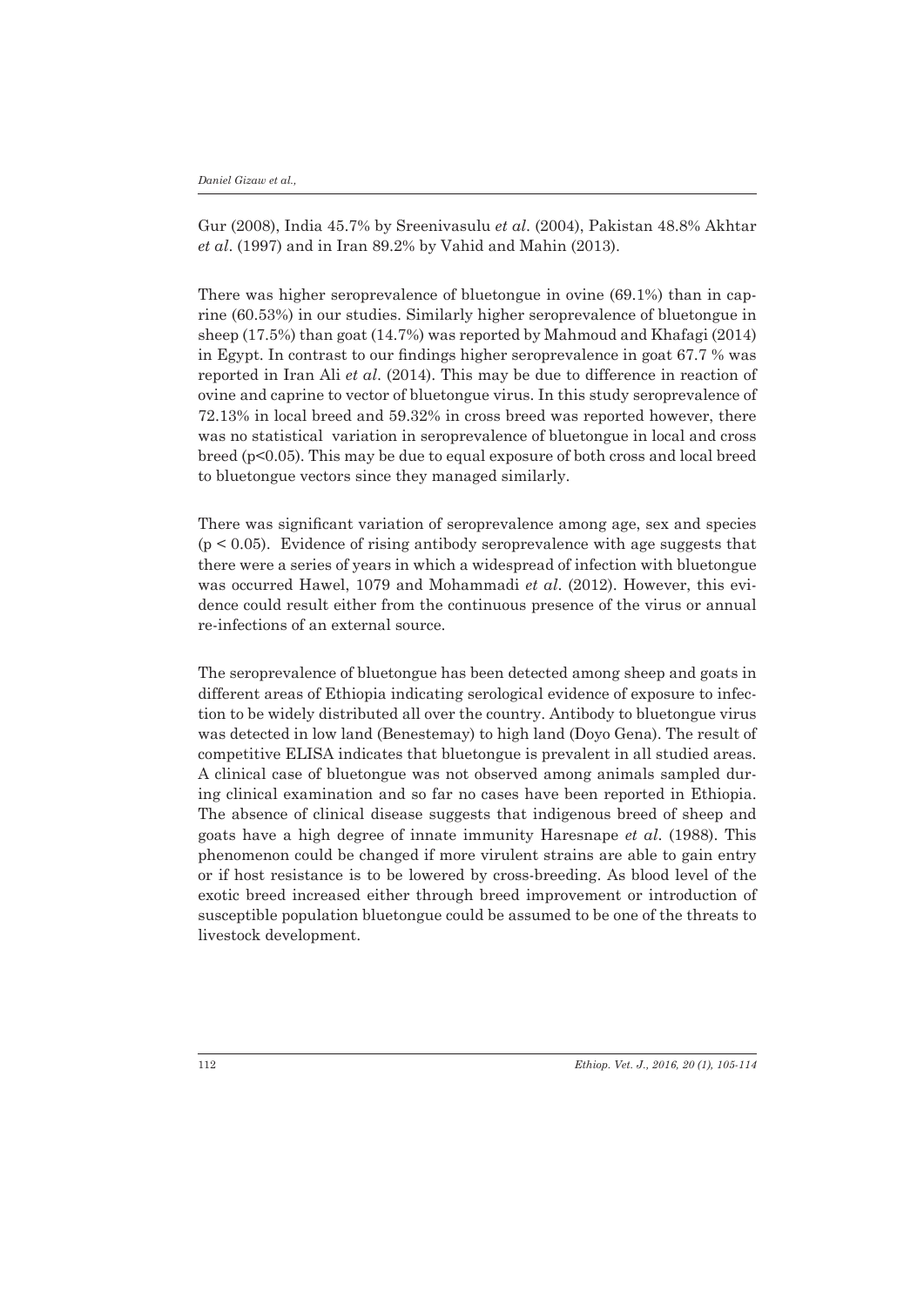### **Conclusion**

This study indicates that local breed of animals are resistant to clinical disease of bluetongue infection and or there may be circulation of mild virus strain in the population and so further studies are required to determine the bluetongue serotypes that are circulating in sheep and goats in Ethiopia in order to devices control strategy.

### **Acknowledgment**

The authors would like to acknowledge small ruminant owners and agricultural research centers in the study areas for allowing the investigators to get samples from their animals and their participation in handling of animals. We would also like to acknowledge the Regional Veterinary Laboratories, Animal Health Professionals and Development Agents for their cooperation and participation during the study.

### **References**

- Akhtar, S., Djallem, N., Shad, G. and Thiemo, O., 1997. Bluetongue virus seropositivity in sheep flocks in North West Frontier Province, Pakistan. *Prev. Vet. Med.,* 29, 293–8.
- Asghar, A., Mozaffari, M. and Sabahi, S., 2014. High seroprevalence of bluetongue virus antibodies in goats in southeast Iran. *Asian Pac. J. Trop. Biomed*., 4(1), 275–S278.
- Davies, F. G. and Walker, A. R., 1974. The distribution in Kenya of bluetongue virus and antibody, and the Culicoides vector. *J. Hyg*., 72, 265-272.
- Du-Toit, R.M., 1944. The transmission of bluetongue and horse sickness by *Culicoides*. *J. Vet. Anim. Ind*., 19, 7–16.
- Ghanem, Y.M., Fayed, A.A., Saad, A.A. and Abdelkader, A.H., 2009. Serological survey on bluetongue virus infection in camels at two camel-rearing regions of Somaliland. *Assiut. Vet. Med. J.*, 56, 77-87.
- Gur, S., 2008. A serologic investigation of bluetongue virus (BTV) in cattle, sheep and gazella Subgutturosa subgutturosa in southeastern Turkey. *Trop. Anim. Hlth. Prod*., 40, 217–21.
- Haresnape, J.M., Taylor, W.P. and Lunggu, S.A.M., 1988. The epidemiology of bluetongue in Malawi. *Epidem. Infect*., 100, 493-499*.*